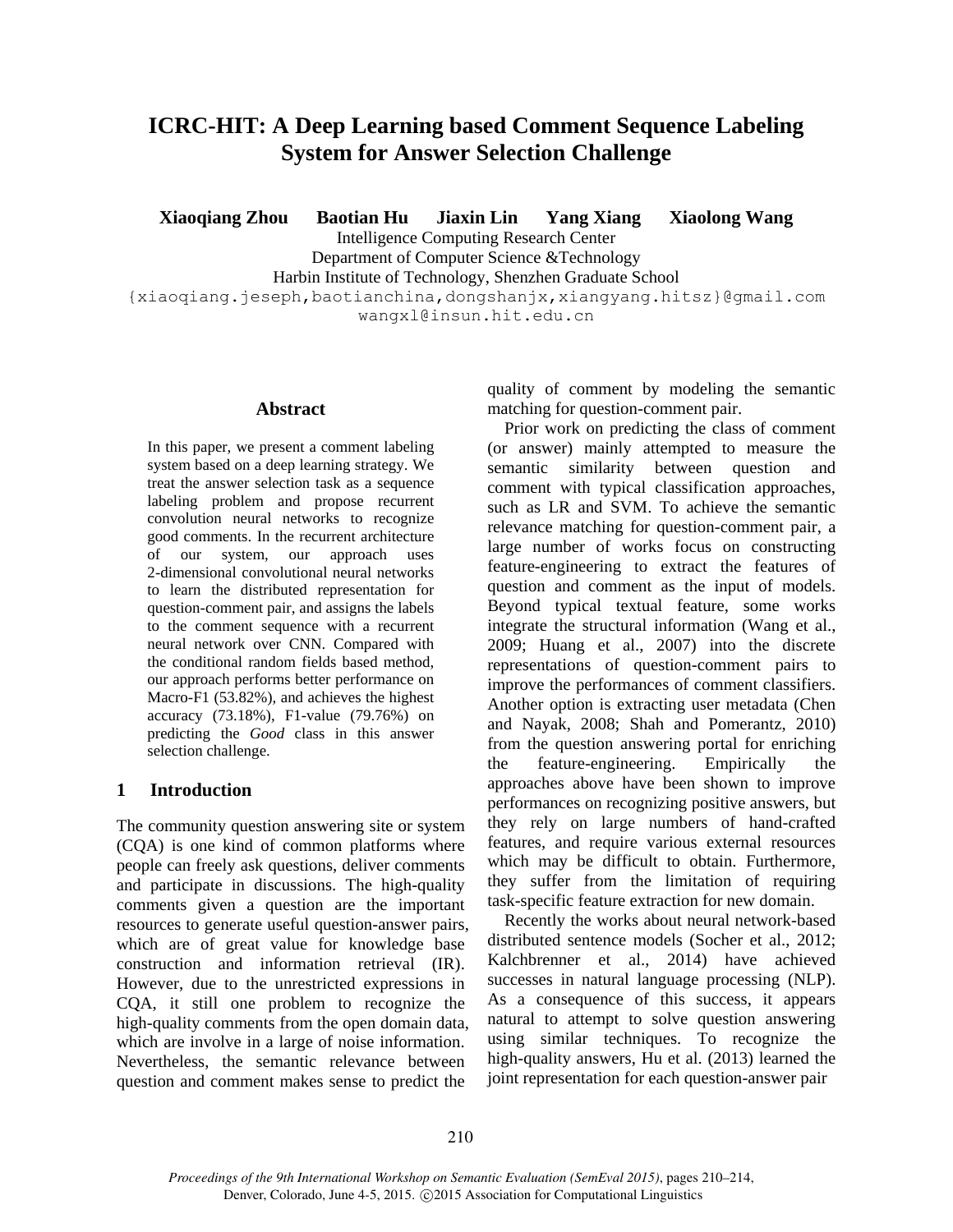

Figure 1. The architecture of comment labeling system based on deep learning

by taking both of the textual and non-textual features as the input of multi-DBN model. To achieve the answer sentence selection, Yu et al. (2014) proposed convolution neural networks based models to represent the question and answer sentences. For the semantic matching between question and answer, the methods based on deep learning generally exploit to learn the distributed representation of question-answer pair as the input. Instead of extracting a variety of features, these approaches learn the semantic features to represent question and answer. However, these approaches only focus on modeling the semantic relevance between question and answer, ignoring the semantic correlations in answer sequence.

In this work, we present a novel comment labeling system based on deep learning. We propose the recurrent convolutional neural networks (R&CNN) approach to assign the labels to comments given a question. Based on the distributed representations learned form 2-dimensional CNN (2D-CNN) matching, our approach achieves to comment sequence learning and predict the classes of comments. Using the word embedding trained by provided Qatar Living data, R&CNN not only models the semantic relevance for question and comment, but also captures the correlative context in comment sequence for predicting the class of comment. The experimental results show that our system performs better performances than the CRF based method (Ding et al., 2008) on recognizing good comments, and performs more adaptive on the development and test dataset.

## **2 System Description**

The architecture of our comment labeling system is a recurrent architecture (shown in Figure 1) with a recurrent neural network over the convolutional neural networks. Given a question, our approach achieves to learn the semantic relevance between question and comment by 2D-CNN matching and generate the distributed representation of each question-comment pair. After that, our approach uses the RNN to model the semantic correlations in comment sequence, and makes the quality predictions for the comment sequence with the captured context.

## **2.1 Convolutional Neural Networks for question-comment matching**

Convolutional neural networks are a natural extension of neural networks for treating image. Hu et al. (2014) proposed the 2D-CNN model to do semantic matching between two sentences. In our work, we use 2D-CNN to learn the distributed representations for question-comment pairs. Unlike 1D-CNN, executing the interaction between question and answer in final multi-layer perception (MLP) with their individual representations, 2D-CNN maps question and comment into a common space for learning the representation of question-comment pair and captures the rich matching patterns between question and answer by layer-by-layer convolution and pooling.

The first layer is 1D-convolution layer, whose role is converting word embedding of question and comment into one common space with the sliding window, whose size  $k$  is  $(3 \times 3)$ . For the word *i* on question  $q$  and word *j* on comment  $c$ , 1D-convolution can formulated as:

$$
\hat{z}_{i,j}^{(0)} = [q_{i:i+k-1}^T, c_{i:i+k-1}^T] \tag{1}
$$

where  $\hat{z}_{i,j}^{(0)}$  $_{i}^{(0)}$  simply concatenates the vectors of sentence segments in question  $q$  and comment  $c$ ;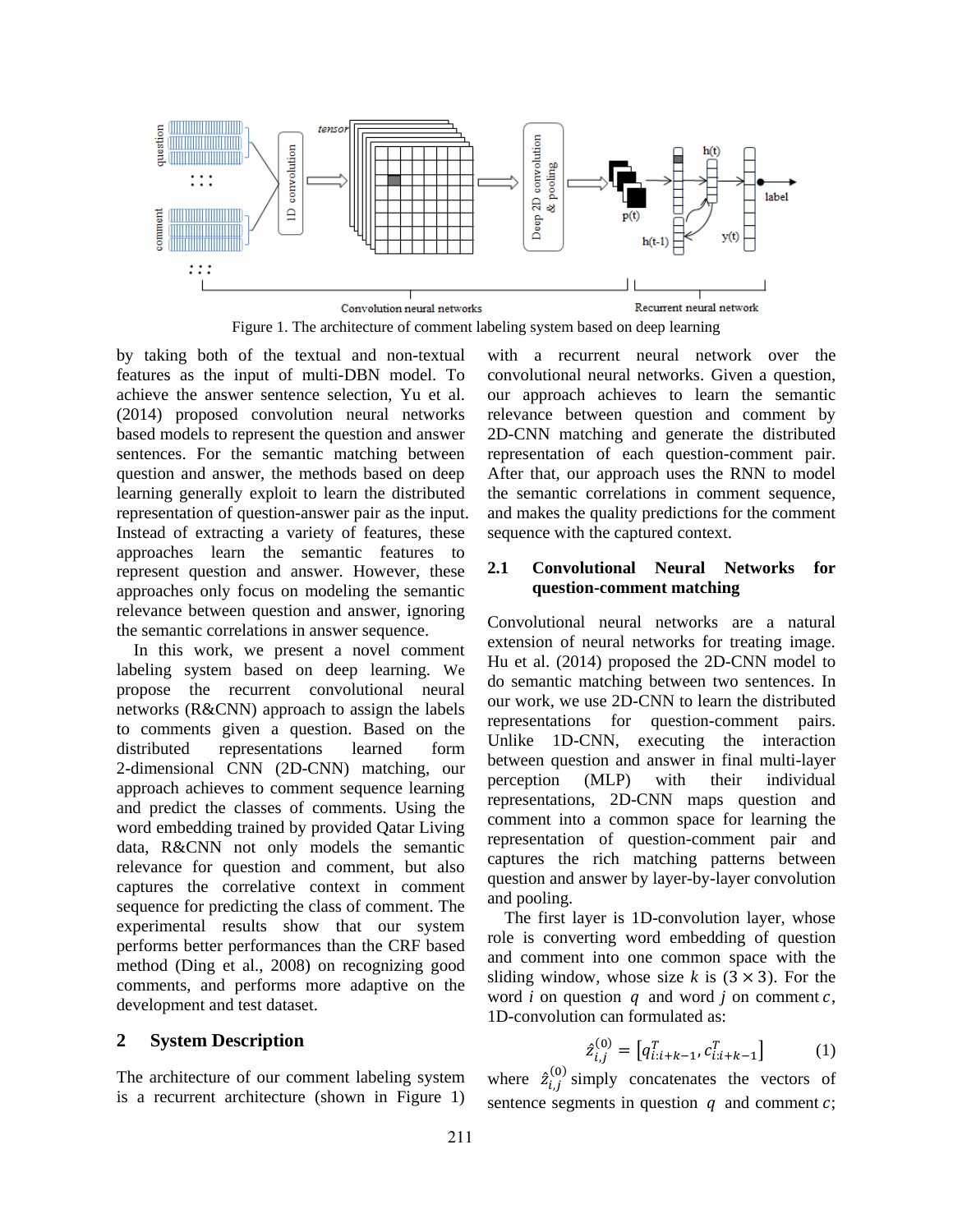The 1D-convolution converts the concatenated matrix  $H_0$  of question and comment into the real-value matrix  $H_1$ . After that, 2D-CNN executes deep 2D-convolution and pooling, similar to that of traditional image input. The output of the  $m<sup>th</sup>$  hidden layer is computed as:

$$
H_m = \sigma(pool(w_m H_{m-1} + b_m)) \qquad (2)
$$

Here,  $w_m$  is the parameter matrix for the feature maps on  $m<sup>th</sup>$  hidden layer and  $b_m$  is the bias vector.  $\sigma(.)$  is the sigmoid activation function. The final distributed representation  $p_t$  of question-comment pair learned from 2D-CNN represents the semantic relevance between question and comment, and provides the reliable evidences to make a quality prediction for the corresponding comment.

## **2.2 Recurrent Neural Network for comment sequence labeling**

Recurrent neural network is a straightforward adaptation of the standard feed-forward neural network (Bengio et al., 2012) to allow it to model sequential data. The recurrent neural network in our work has one input layer *X*, one hidden layer *H* for updating the hidden state, and the output layer Y. For the time step t, the input to RNN includes the learned representation  $p(t)$  and the previous hidden state  $h(t-1)$ . The output is denoted as  $y(t)$ . The output of input, hidden and output layers are computed as:

$$
x(t) = w_i p(t) + w_h h(t - 1) + b_h \quad (3)
$$

$$
h(t) = \sigma(x(t))
$$
 (4)

$$
y(t) = g(w_y h(t) + b_y)
$$
 (5)

where  $w_i$  is the matrix of connection between CNN and the input layer of RNN;  $w_h$  plays role in updating network state or context; and  $w<sub>v</sub>$  is the matrix of connection between hidden layer and output layer. Both of  $b_h$  and  $b_v$  are bias vectors. Here,  $\sigma(.)$  is the sigmoid activation function;  $q(.)$  is the softmax function.  $x(t)$  is the joint representation of current pair and context. Our approach is able to capture the context by updating the hidden state  $h(t)$ .

To train the networks proposed here, we use the backpropagation through time with stochastic gradient descent (SGD) algorithm. At each training step, error vector is computed according to cross entropy criterion, weights are updated as:

$$
Error(t; \theta) = R(t) - y(t) \tag{6}
$$

where  $y(t)$  is the result from our system, and  $R(t)$  is the true class; and  $\theta$  includes all the parameters of CNN and RNN.

## **3 Experiments**

#### **3.1 Experimental setup**

We evaluate our approach (R&CNN) on both the development and test data of this answer selection challenge. The statistics of experimental dataset are summarized in Table 1. In this dataset, there are 3,229 questions and 21,062 answers, and the percentage of good comments is about 50%. The average length of comment sequence is 6.

| data  | #question | #comment | #average | $%$ good |
|-------|-----------|----------|----------|----------|
| Train | 2600      | 16541    | 6.36     | 48.78    |
| Devel | 300       | 1645     | 5.48     | 53.19    |
| Test  | 329       | 1976     | 6.00     | 50.46    |

Table 1. Statistics of experimental dataset

In our approach, we use 100-dimensional word embedding trained on the provided Qatar Living data with Word2vec (Mikolov et al., 2013). The maximum size of coding the sentences with word embedding is set to be 100, and we use 3-words sliding window for 1D-convolution. The learning rate is initialized to be 0.01 and adapted dynamically using *ADADELTA* Method (Matthew, 2012). Based on the results on development set, all the hyperparameters of our approach are optimized on train set.

Table 2 lists the experimental methods and the corresponding official results. The baselines of comment sequence labeling include the method based on CRF and the approach CRF+V, which integrates distributed representation learnt from our approach (R&CNN). In addition, we illustrate the best result achieved by the supervised feature-rich approach SFR<sup>1</sup>.

| Results               | Methods    |
|-----------------------|------------|
| ICRC-HIT-primary      | $CRF+V$    |
| ICRC-HIT-contrastive1 | R&CNN      |
| ICRC-HIT-contrastive2 | <b>CRF</b> |
| JAIST-contrasive1     | <b>SFR</b> |

Table 2. The official results and experimental methods

 $\overline{a}$ 

<sup>&</sup>lt;sup>1</sup>It is the approach of JAIST team in subtask-A English.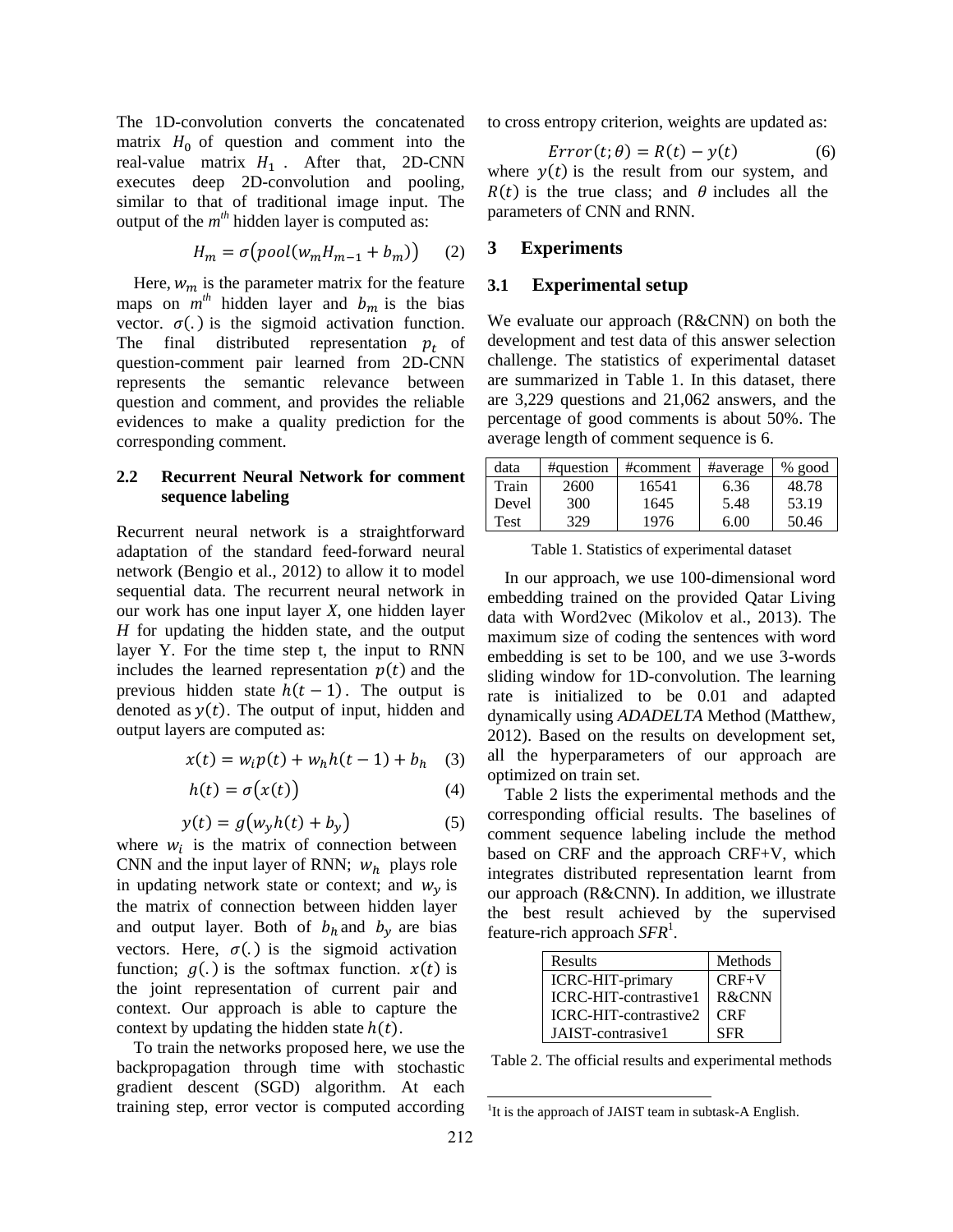#### **3.2 Results and analysis**

Table 3 and Table 4 illustrate the results in development and test dataset respectively. As can be seen, our proposed R&CNN outperforms CRF and CRF+V on whole performances. Specifically, R&CNN achieves the state-of-the-art with the accuracy 73.18%, and 79.76% in F1-value of predicting *Good* class while performs 53.82% in Macro-F1 on the test dataset.

| Methods   Macro.   Acc. |                                                                                                       | P | F <sub>1</sub>                               |
|-------------------------|-------------------------------------------------------------------------------------------------------|---|----------------------------------------------|
| - CRF                   |                                                                                                       |   | 50.56   59.82   72.41   <b>77.37</b>   74.81 |
| $CRF+V$                 | $\textbf{52.14} \mid \textbf{61.03} \mid \textbf{74.80} \mid \textbf{76.00} \mid \textbf{75.40} \mid$ |   |                                              |
| <i>R&amp;CNN</i>        | $52.10$   60.85   <b>75.09</b>   75.09   75.09                                                        |   |                                              |

Table 3. Performances on development dataset (%)

| Methods    | Macro. | Acc.  | P       | R     | F1    |
|------------|--------|-------|---------|-------|-------|
| <b>CRF</b> | 40.54  | 60.12 | 1,57.90 | 95.89 | 72.21 |
| $CRF+V$    | 49.50  | 67.86 | 65.99   | 91.68 | 76.74 |
| $R\&CNN$   | 53.82  | 73.18 | 74.39   | 85.96 | 79.76 |
| <b>SFR</b> | 57.29  | 72.67 | 80.51   | 78.03 | 79.11 |

Table 4. Performances on test dataset (%)

Compared to CRF and CRF+V, our approach outperforms them in evolution metrics. There are several reasons for the unsatisfying performances of CRF and CRF+V. First, it is sparse to extract semantic features of question-comment pairs from short contents in baselines. In contrast, the distributed representation learned from our model is able to capture semantic relationship between words of question-comment pairs based on deep convolution and pooling. Secondly, there are large amount of noise information involved in CQA, such as various emotional symbols and the abbreviated words. The feature-engineering of CRF based method generally suffers from the quality of dataset. Besides of that, the divergences of class distribution between the development and test influence the effectiveness directly. Hence, our approach performs more powerful and adaptive to different dataset or new domain. We also can demonstrate this point by comparing the experimental results of CRF and CRF+V on the test (shown in Table 4). By integrating the distributed representation from our R&CNN, CRF+V improves 9% on Macro-F1, 7.74% on accuracy over CRF, and 4.53% in F1-value of predicting *Good* class.

Taking only word embedding as the original features, our approach has achieved 53.82% in Macro-F1. In contrast, the supervised feature-rich (SFR) approach performs 57.29% in Macro-F1 by integrating multi-type features, such as word embedding, features from topic models and user metadata etc. The main reason for that is the low performance of our approach on predicting the answers of *Potential* class, which has a major import on Macro-F1 due to the effect of marcoaveraging. There are several factors for that result. The first is the imbalance distribution in training data, which is lacking of the train samples of *Potential* class. So the distributed models based purely on word embedding are not very well equipped to learn the meaningful representations for question and potential comments. Secondly, *Potential* class is an intermediate category (Màrquez et al., 2015) that was quite hard to human annotators. Hence, surface-form matching between the words of question-comment pair is hard to identify its correct class merely using word embedding.

In addition, when considering the heavy reliance of feature-engineer of SFR in comparison to the simplicity of our approach, the Macro-F1 our approach obtained is highly encouraging. What's more, our model achieves the start-of-the-art in accuracy and F1-value of *Good* class. These promising results indicate the effectiveness of our approach in predicting the high-quality comments in CQA.

### **4 Conclusion**

In this paper, we present a comment labeling system based on the deep learning architecture. Without the complicated feature-engineering and external semantic resources, the recurrent convolutional neural networks (R&CNN) approach proposed by us not only is able to capture semantic matching patterns between question and comments, but also learn the meaningful context in the comment sequence. In this answer selection task, our approach achieves the state-of-the-art on recognizing good comments, and performs better accuracy than baselines while obtains powerful results in Macro-F1.

In the future, we would like to investigate the methods of training the imbalance data (e.g. the *Potential* class) to improve the performances of our approach, such as the typical oversampling and undersampling methods.